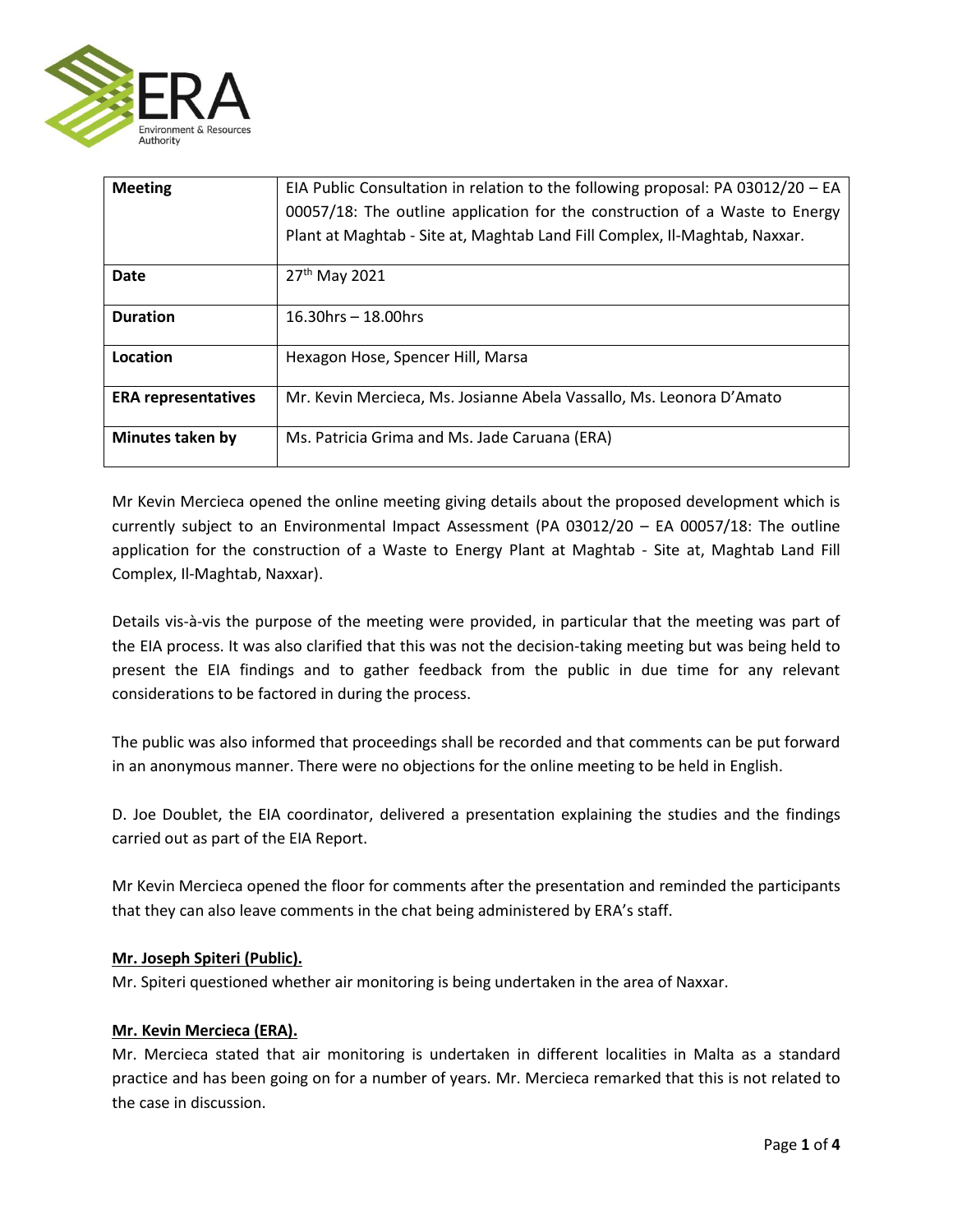### **Ms. Vanya Veras (obo Regjun Tramuntana**).

Ms. Veras explained that Regjun Tramuntana had submitted comments on the previous consultation on the Waste to Energy plant and also on the Wast Management Plan, however no written response was received. She commented on the plant having a capacity of two 96 tonnes (in separate lines) and that the second line will be rendered obsolete once the recycling targets at attained. She further enquired about the re-opening of the consultation, this consultation is an acknowledgement by the authorities that the 92,000 tonnes capacity are excessive.

Furthermore, she commented that further details are to be provided in terms of downscaling, specifically as to what was explored considering that there are few waste streams that will be incinerated. She continued by saying that in the EIA it was mentioned that there would be a major adverse impact of hot water going into the sea and that Regjun Tramuntana are not in agreement with this.

### **Dr Joe Doublet (EIA coordinator).**

Dr. Doublet replied that studies (annexed to the EIA) calculated the necessary capacity of the plant, and that the one presented in the EIA is the most suitable one given that the amount of waste is always on the increase. In this regard, there should be enough capacity in the future for this increase in waste.

### **Perit Carmel Cacopardo (Public).**

Perit Cacopardo commented that the Coordinated Assessment considers the possibilities of a decentralised process, and outlined that the EIA did not provide details on what led to the chosen process. He added that the Coordinated Assessment must also provide reasoning why a decentralised system has been discarded, be it for positive or negative reasons.

Perit Cacopardo also remarked that the Waste characterisation study which is included in the documentation available (Appendix 14), is obsolete and dates back to April 2015, given that many changes haves occurred since then such as the organic waste separation. He commented that the sample of localities which were studied to reach the conclusion of this study are unrepresentative given that samples were taken on the population density. For example, Gozo and the North of Malta were not included in the sample and therefore a representative sample is required. Perit Cacopardo stated that the study needs to be up to date and representative of waste generated in the country.

#### **Dr Joe Doublet (EIA coordinator).**

Dr. Doublet replied that the decentralisation issue was analysed in one of the reports. He also commented that decentralisation increases costs and land take and is therefore not a feasible option.

Regarding the waste characterisation reports, Dr. Doublet commented that this study was undertaken in 2015 and other study were undertaken in 2017/2018. He commented that these took into account all waste characterisation that was available at the time. He further commented that the reports that led to this EIA have been ongoing for more than 5 years and therefore present a snapshot of the results. If another study was undertaken today, there would be still slight difference and therefore Dr. Doublet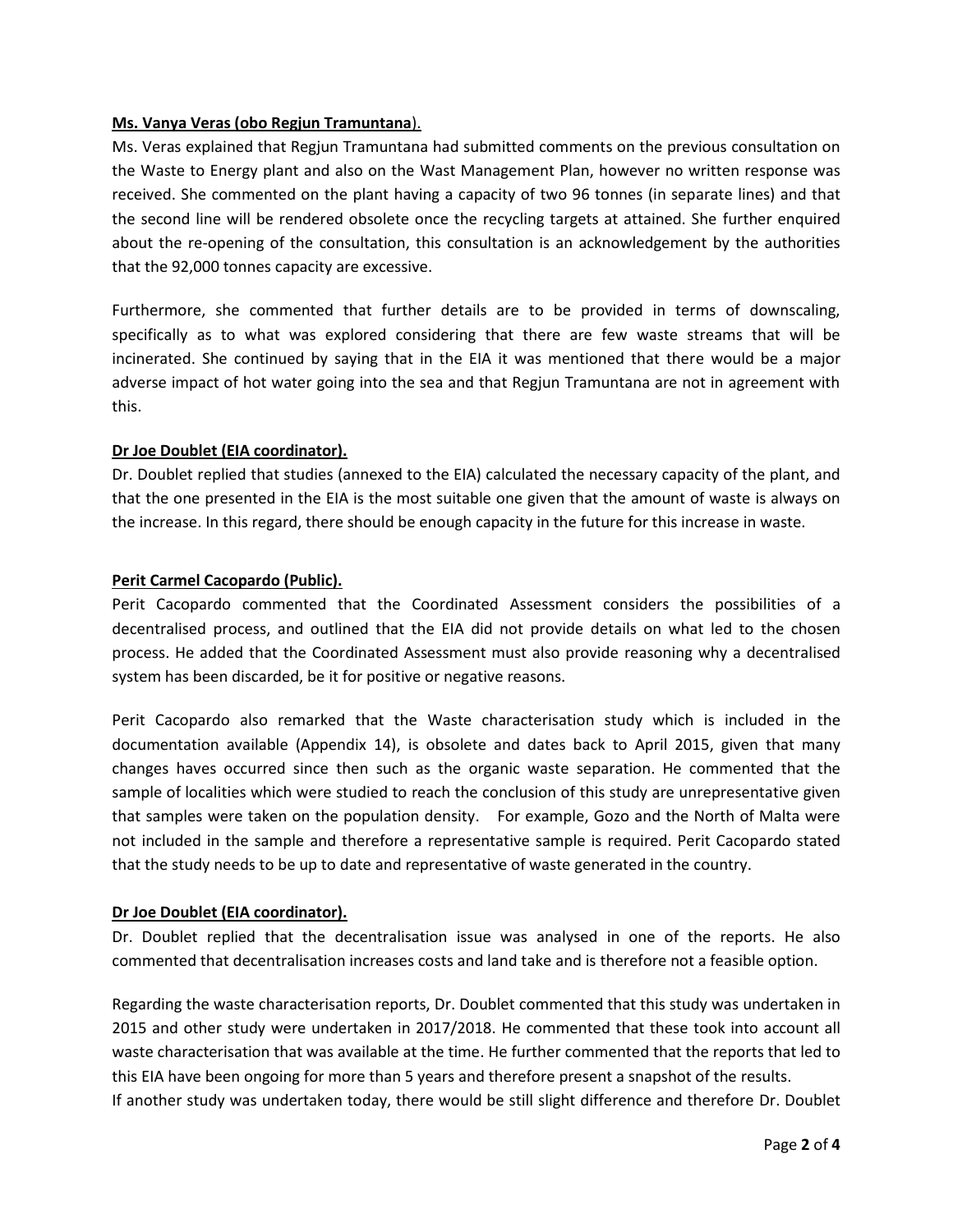stated that the operator must determine whether another waste characterisation survey should be done to better assess the situation.

### **Perit Carmel Cacopardo (Public).**

Perit Cacopardo requested the EIA coordinator to clarify on which reports he is basing his results on.

#### **Dr Joe Doublet (EIA coordinator).**

Dr. Doublet replied that results were based on the SLR and/or COWI reports.

### **Swieqi Local Council.**

The Deputy Mayor requested information regarding the alternative sites and the reason for selecting the currently proposed site. She also requested information about the availability of the presentation.

### **Kevin Mercieca (ERA).**

Mr. Mercieca replied that presentation will be available on ERA's website and any comments in writing should be referred to ERA until 3 June 2021.

### **Dr Joe Doublet (EIA coordinator).**

Dr. Doublet explained that a number of alternative sites were considered and information is available in the reports which are available to the public. He added that 9 sites were originally studied in 2015 and more recently, another 4 sites around the Maghtab area near the ECOHIVE complex were studied.

#### **Swieqi Local Council.**

The Deputy Mayor remarked that waste generation is always on the increase and that there are targets to be met by the EU at certain dates, including recycling targets. She commented whether or not waste will be reduced given the stipulated targets, and whether this was taken into consideration.

### **Dr Joe Doublet (EIA coordinator).**

Dr Doublet commented that targets involve recycling of different waste streams, waste which is landfilled and which is generated by the population. He stated that targets have been taken into consideration in the plant.

#### **Swieqi Local Council.**

The Deputy Mayor asked about garden waste and compost, and whether there are plans for such facility.

#### **Dr. Joe Doublet (EIA coordinator).**

Dr Doublet replied that garden waste to compost is not part of the Waste to Energy facility and that other facilities are being studied within the same area.